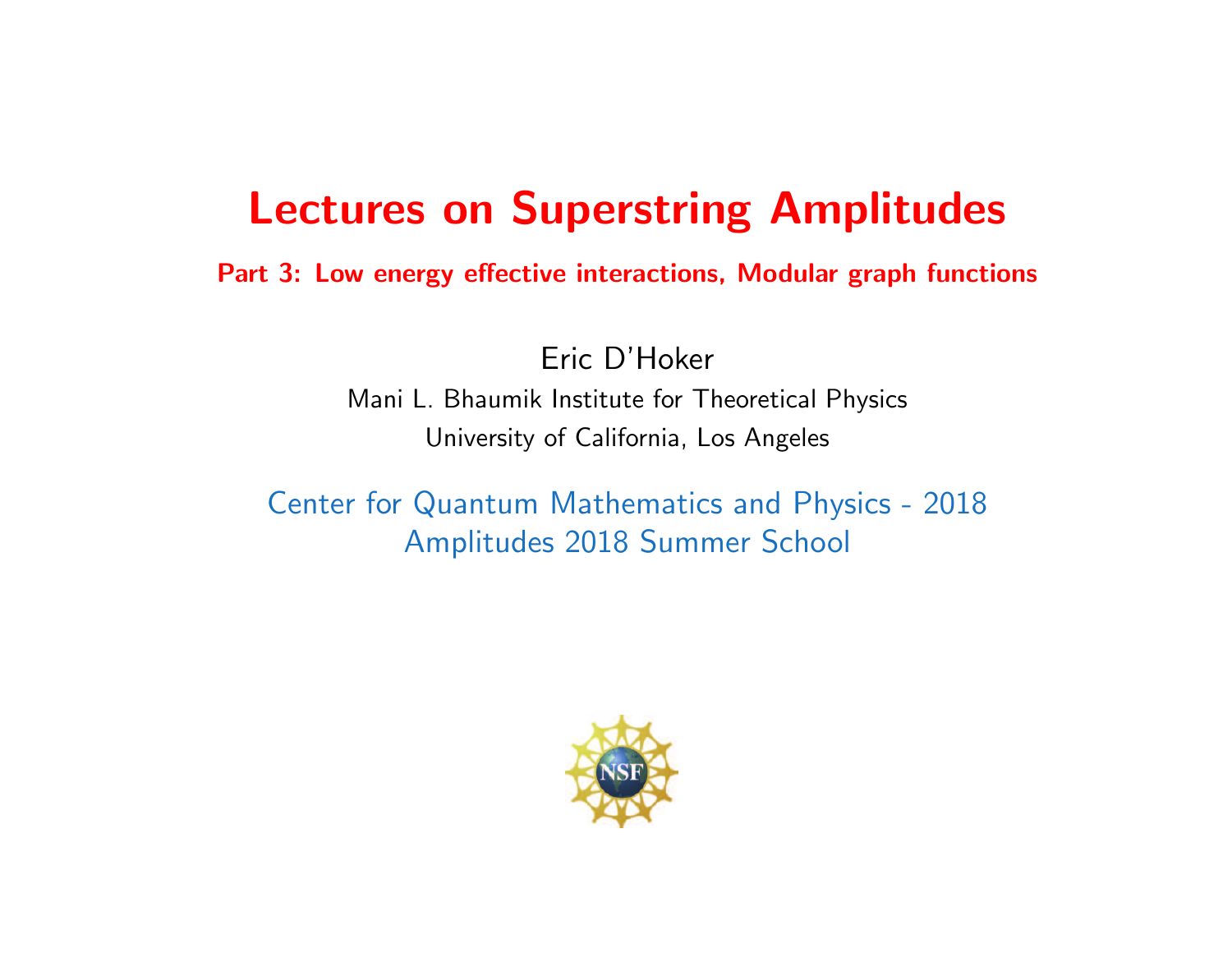# Superstring Perturbation Theory and Supergravity



- Superstring perturbation theory in powers of the string coupling  $g_s$ 
	- holds for weak coupling  $g_s$
	- and for all energies
- Classical supergravity  $\mathscr{R}$ "
	- leading low energy expansion of string theory
	- holds for all couplings  $g_s$
- String induced effective interactions  $\mathcal{R}^4$ ,  $D^4\mathcal{R}^4$ ,  $D^6\mathcal{R}^4$ 
	- Evaluated in perturbation theory for  $g_s \ll 1$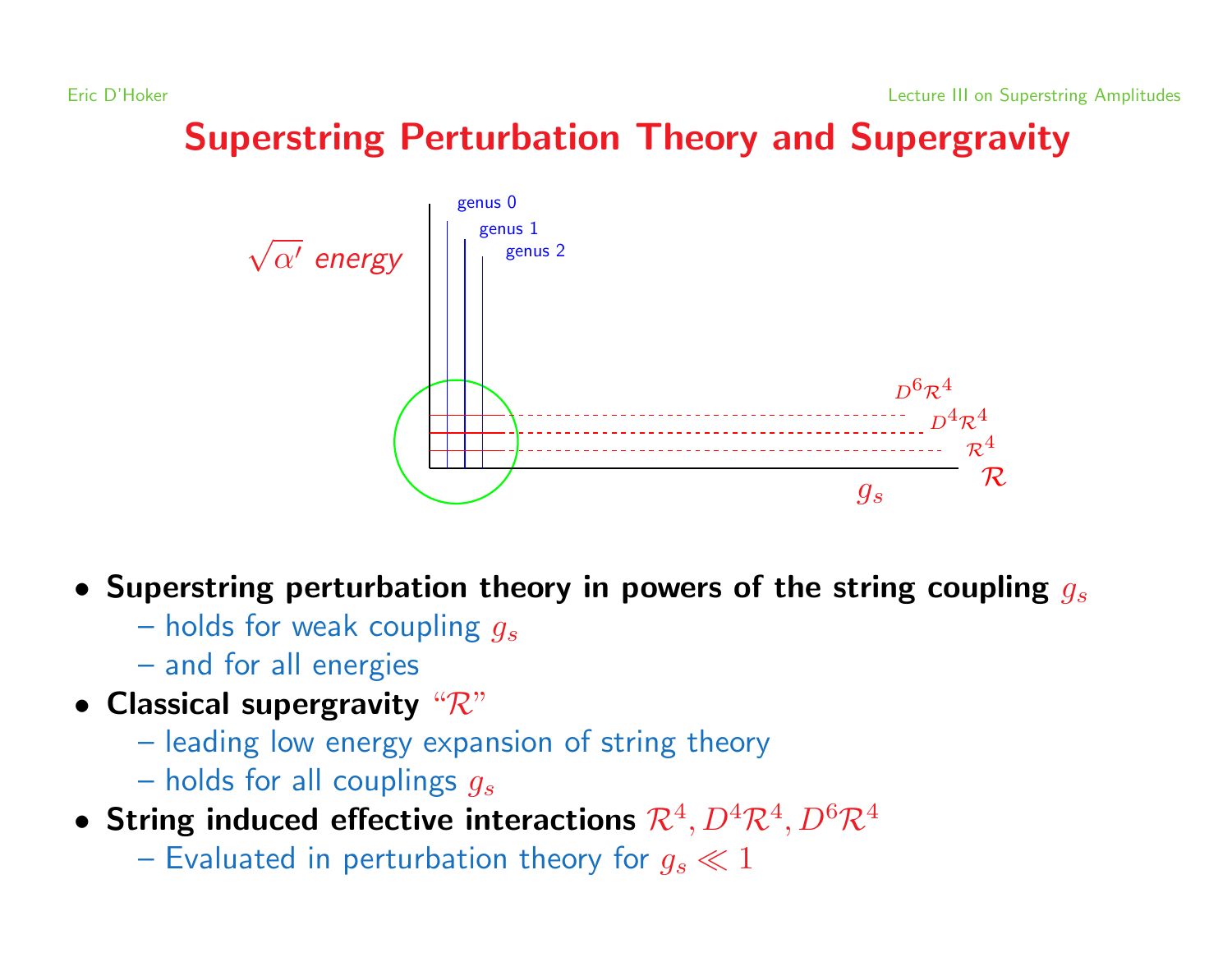### Low energy expansion of tree-level amplitudes

#### • Closed superstring tree-level four-graviton amplitude

$$
\mathcal{A}^{(0)}(\varepsilon_i,\tilde{\varepsilon}_i,k_i)=\frac{1}{g_s^2}\frac{\mathcal{R}^4}{stu}\frac{\Gamma(1-s)\Gamma(1-t)\Gamma(1-u)}{\Gamma(1+s)\Gamma(1+t)\Gamma(1+u)}\hspace{1cm} s_{ij}=-\frac{\alpha'}{4}(k_i+k_j)^2
$$

- $-$  R symbolically stands for the Weyl tensor
- $\mathcal{R}^4$  symbolically stands for a scalar contraction dictated by supersymmetry

### • At low energy  $|s_{ij}| \ll 1$

- massless string exchanges produce non-local contributions;
- massive string exchanges produce local effective interactions
- string-induced corrections to supergravity; eg. in Type II

$$
\frac{1}{stu} + 2\zeta(3) + \zeta(5)(s^2 + t^2 + u^2) + 2\zeta(3)^2stu + \frac{1}{2}\zeta(7)(s^2 + t^2 + u^2)^2 + \cdots
$$
\nmassless

\n
$$
\mathcal{R}^4 \qquad D^4 \mathcal{R}^4 \qquad D^6 \mathcal{R}^4 \qquad D^8 \mathcal{R}^4
$$

 $- D^{2k} \mathcal{R}^4$  contraction of covariant derivatives D and  $\mathcal{R}^4$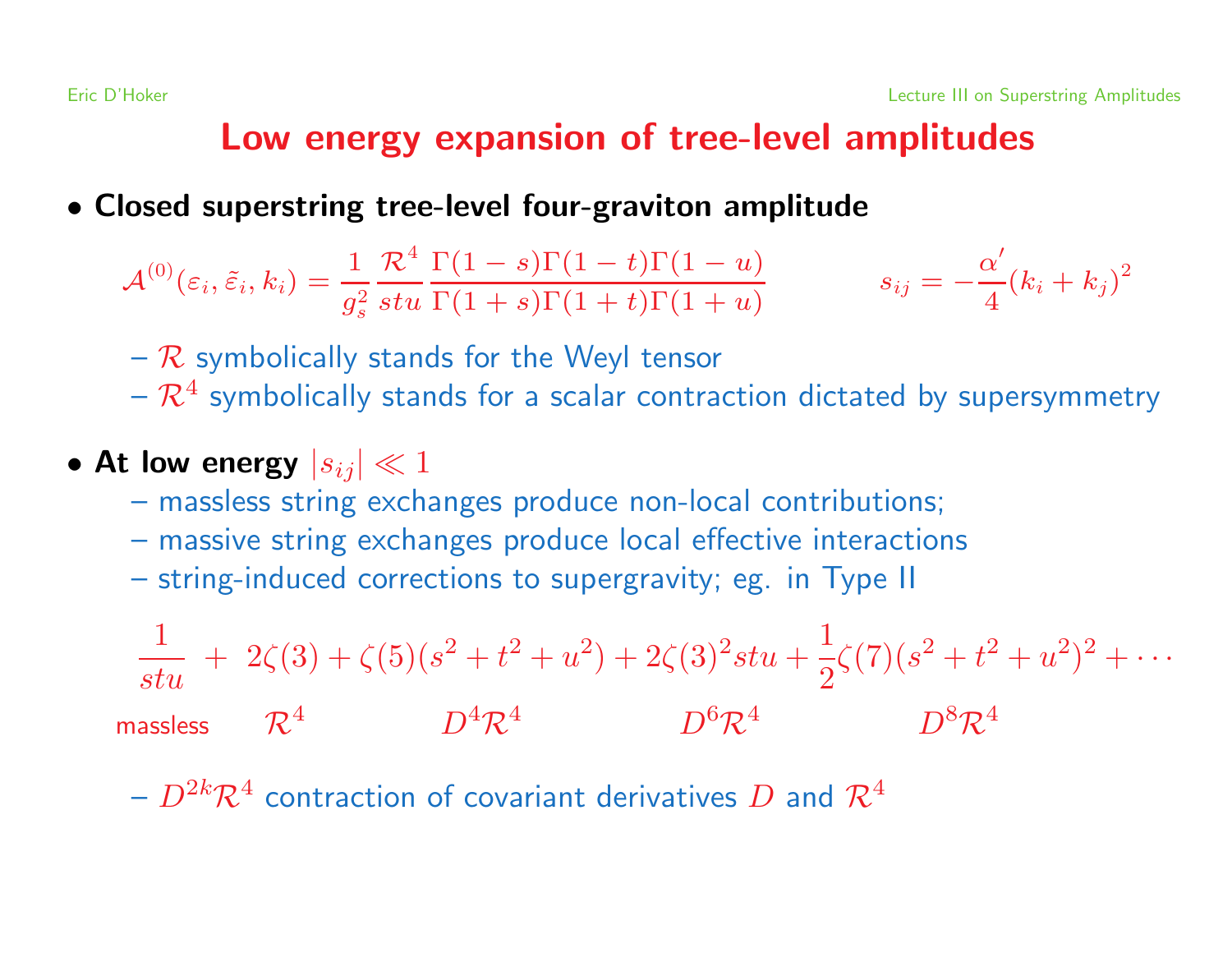## Effective interactions from Type IIB superstrings

- $SL(2, \mathbb{Z})$ -duality symmetry of Type IIB superstrings
	- requires effective interactions to be  $SL(2,\mathbb{Z})$ -invariant;
	- Einstein frame metric  $G_E$  and  $\mathcal{R}_E^4$  invariant under  $SL(2,\mathbb{Z})$
	- combine axion  $\chi$  dilaton  $\Phi$  in  $\rho = \chi + ie^{-\Phi}$
	- transforms by Möbius transformations under  $SL(2,\mathbb{Z})$

$$
\rho \to \frac{a\rho + b}{c\rho + d} \qquad a, b, c, d, \in \mathbb{Z}, \quad ad - bc = 1
$$

– Flux fields  $F_3^R, F_3^{NS}$  transform linearly;  $F_5$  is invariant

• Effective interactions from four-graviton amplitude in Type IIB

 $\int \sqrt{G_E} \left( \mathcal{E}_0(\rho) \mathcal{R}_E^4 + \mathcal{E}_4(\rho) D_E^4 \mathcal{R}_E^4 + \mathcal{E}_6(\rho) D_E^6 \mathcal{R}_E^4 + \mathcal{E}_8(\rho) D_E^8 \mathcal{R}_E^4 + \cdots \right)$ 

– For each p the real-valued function  $\mathcal{E}_p(\rho)$  is  $SL(2,\mathbb{Z})$ -invariant

$$
\mathcal{E}_p\left(\frac{a\rho+b}{c\rho+d}\right) = \mathcal{E}_p(\rho)
$$

– namely it is <sup>a</sup> real-analytic modular function (not to be confused with meromorphic modular functions)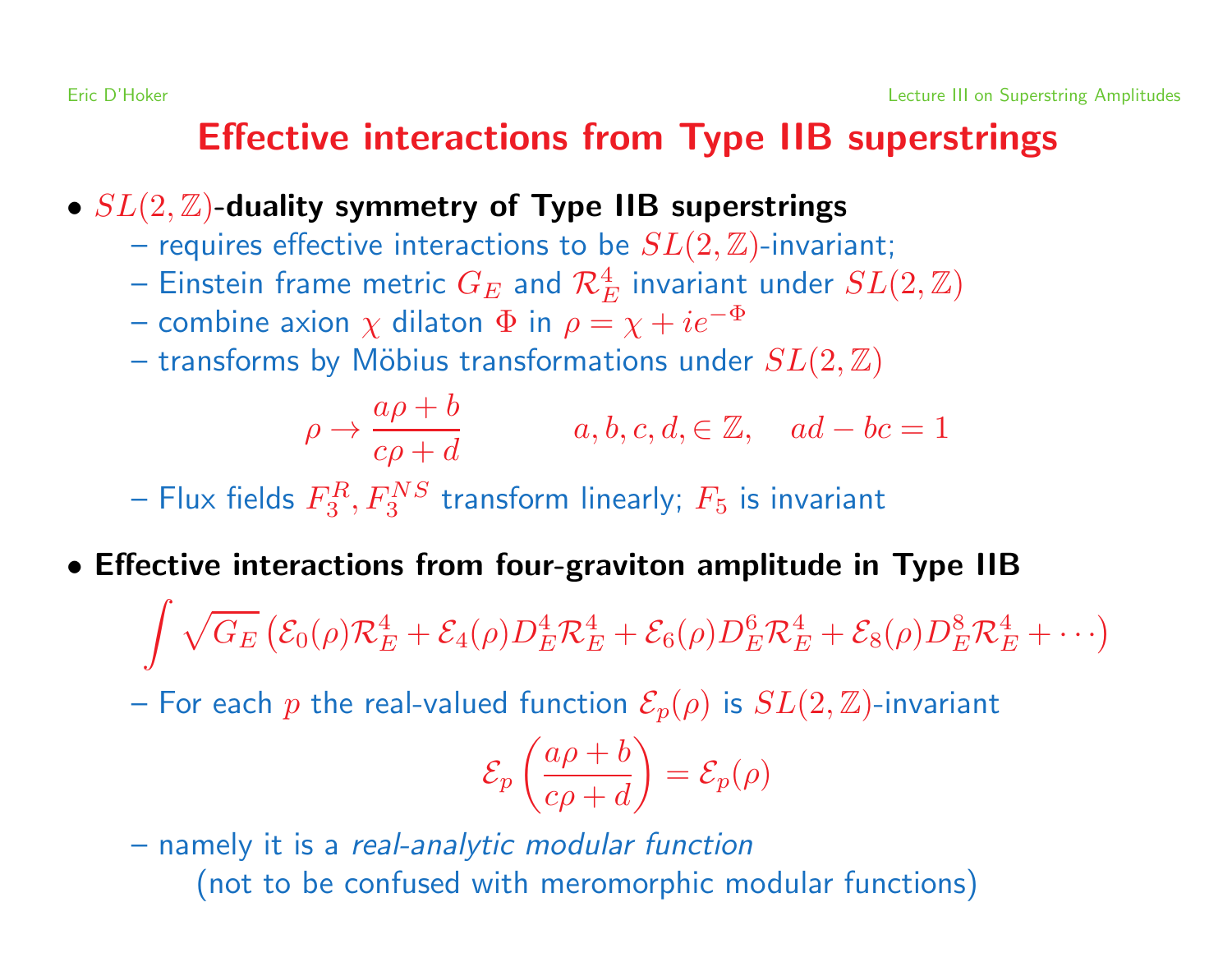## Real-analytic Eisenstein series

#### • A famous family of real-analytic modular functions

– For  $\text{Re}(s) > 1$  one defines  $E_s$  by Kronecker-Eisenstein sums

$$
E_s(\rho) = \sum_{m,n \in \mathbb{Z}}' \frac{\rho_2^s}{\pi^s |m + \rho n|^{2s}} \qquad \rho = \rho_1 + i \rho_2, \ \rho_1, \rho_2 \in \mathbb{R}
$$

– They are  $SL(2,\mathbb{Z})$ -invariant and eigenfunctions of the Laplacian

$$
\Delta E_s(\rho) = s(1 - s)E_s \qquad \Delta = 4\rho_2^2 \partial_\rho \partial_{\bar{\rho}}
$$

– Their asymptotic expansion for  $\rho_2 \rightarrow \infty =$  weak string coupling

$$
E_s(\rho) = 2\zeta(2s)\frac{\rho_2^s}{\pi^s} + \frac{2\Gamma(s-\frac{1}{2})\zeta(2s-1)}{\Gamma(s)\pi^{s-\frac{1}{2}}\rho_2^{s-1}} + \mathcal{O}(e^{-2\pi\rho_2})
$$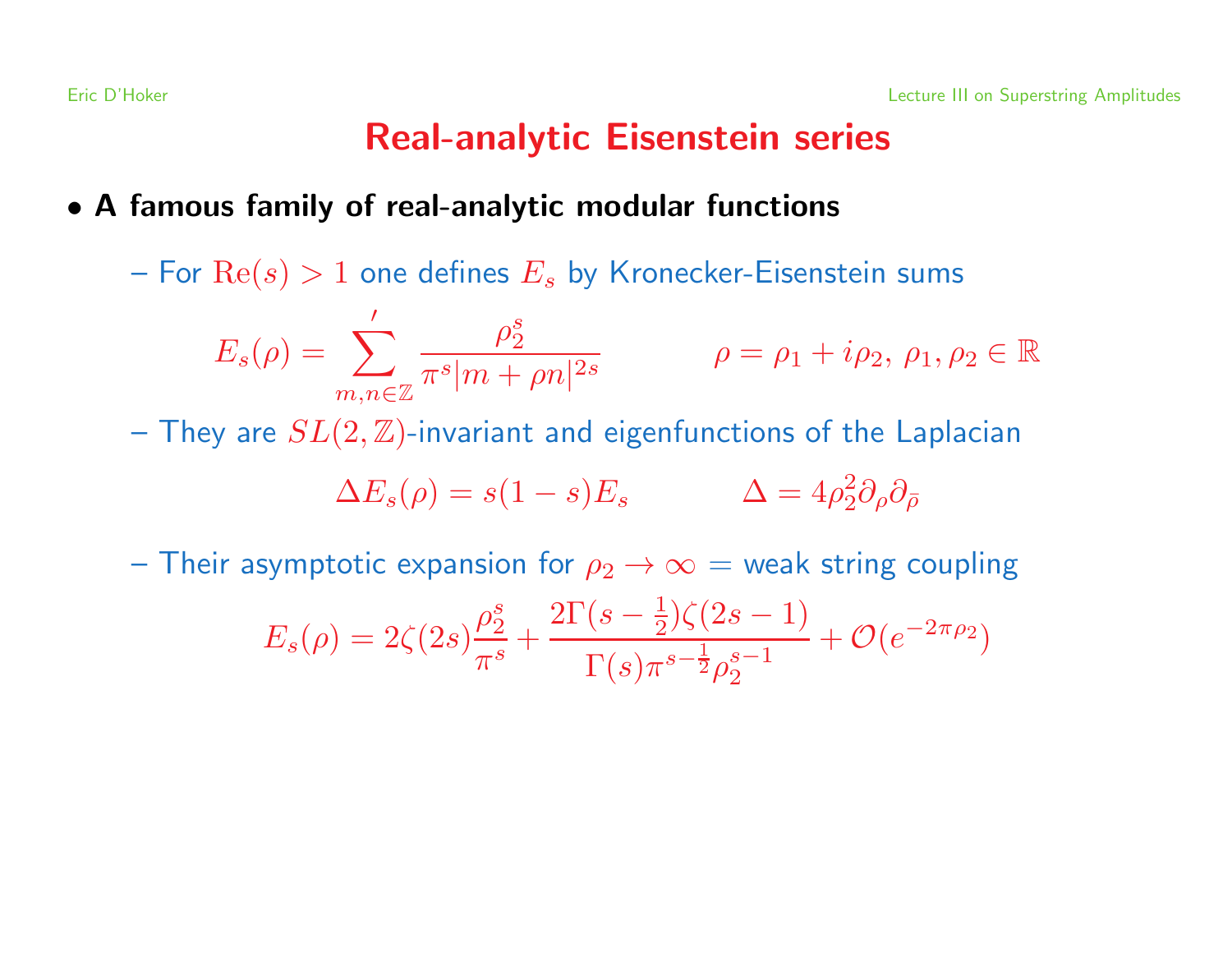### Effective interactions and Eisenstein series

- String perturbation theory calculations in string frame
	- Convert Einstein metric  $G_{E\mu\nu}$  to string metric  $G_{\mu\nu}=e^{\Phi/2}G_{E\mu\nu}$

$$
\sqrt{G_E} \mathcal{E}_{2k}(\rho) D_E^{2k} \mathcal{R}_E^4 = \mathbf{e}^{(\mathbf{k}-1)\Phi/2} \sqrt{G} \mathcal{E}_{2k}(\rho) D^{2k} \mathcal{R}^4
$$

– Consider combinations involving Eisenstein series

$$
\sqrt{G_E} E_{\frac{3}{2}}(\rho) \mathcal{R}_E^4 \approx e^{-2\Phi} \zeta(3) \mathcal{R}^4 + \frac{\pi^2}{3} \mathcal{R}^4
$$
  

$$
\sqrt{G_E} E_{\frac{5}{2}}(\rho) D_E^4 \mathcal{R}_E^4 \approx e^{-2\Phi} \zeta(5) D^4 \mathcal{R}^4 + \frac{2\pi^4}{135} e^{2\Phi} D^4 \mathcal{R}^4
$$
  

$$
\sqrt{G_E} E_{\frac{3}{2}}(\rho)^2 D_E^6 \mathcal{R}_E^4 \approx e^{-2\Phi} \zeta(3)^2 D^6 \mathcal{R}^4 + \frac{2\pi^2}{3} \zeta(3) D^6 \mathcal{R}^4 + \frac{\pi^4}{9} e^{-2\Phi} D^6 \mathcal{R}^4
$$
  

$$
\sqrt{G_E} E_{\frac{7}{2}}(\rho) D_E^8 \mathcal{R}_E^4 \approx e^{-2\Phi} \zeta(7) D^8 \mathcal{R}^4 + \frac{16\pi^6}{14175} e^{-4\Phi} D^8 \mathcal{R}^4
$$

– Compare with low energy expansion of tree-level 1  $\frac{1}{stu}\ +\ 2\zeta(3)+\zeta(5)(s^2+t^2+u^2)+2\zeta(3)^2stu-\frac{1}{2}\zeta(7)(s^2+t^2+u^2)^2+\cdots$  $R^4$   $D^4 \mathcal{R}^4$   $D^6 \mathcal{R}^4$   $D^8 \mathcal{R}^4$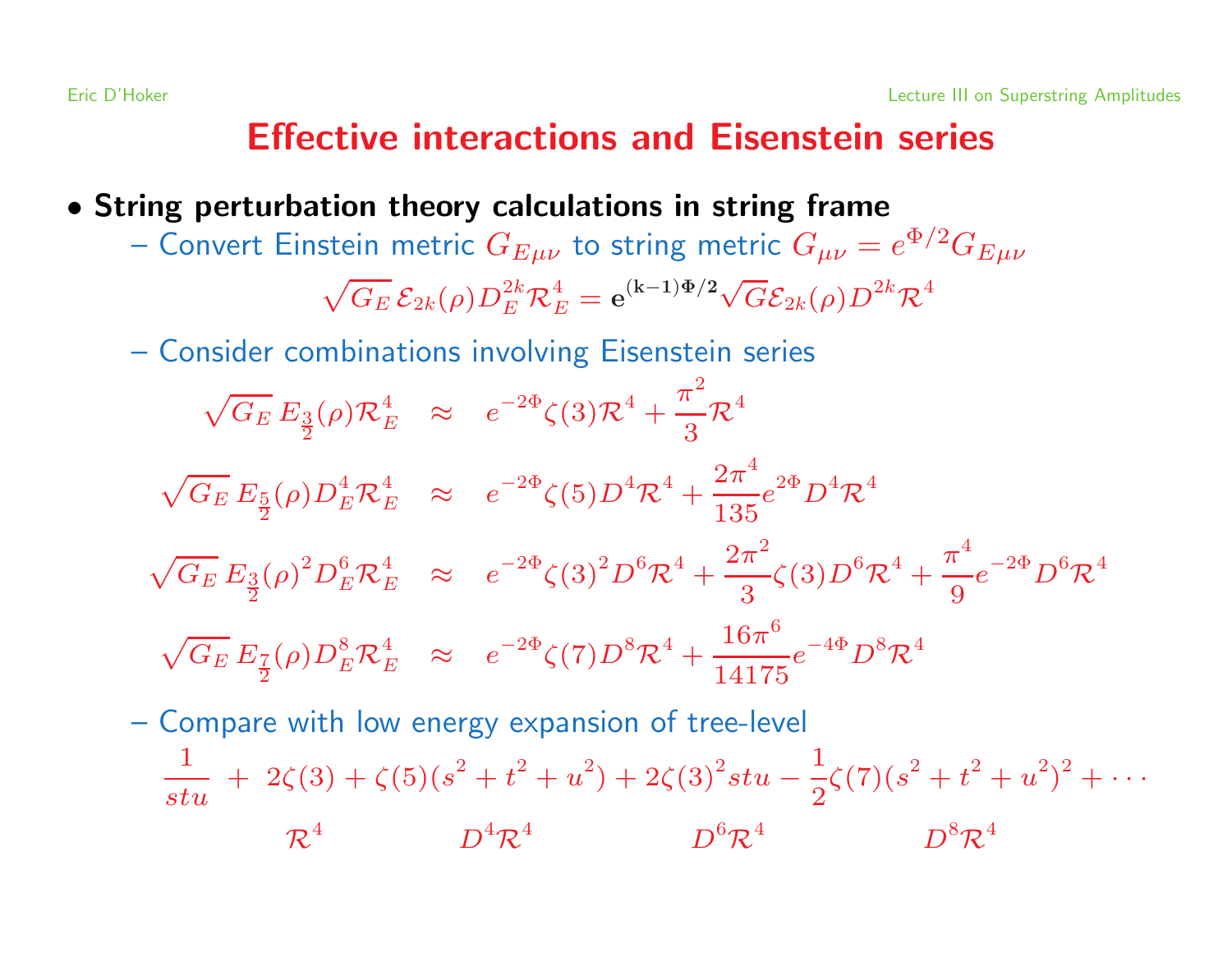## D-instantons, S-duality and supersymmetry

• Space-time supersymmetry and S-duality

– D-instantons (Green, Gutperle, Vanhove 1996), space-time susy (Green, Sethi 1997)

$$
\mathcal{E}_0(\rho)=E_{\frac{3}{2}}(\rho)
$$

- matches tree-level and genus-one results from string perturbation theory
- Vanishing contribution from genus-two (ED, Gutperle, Phong 2005)
- M-theory perturbation theory on torus (Green, Kwon, Vanhove 1999; GV 2005)

$$
\mathcal{E}_4(\rho) = E_{\frac{5}{2}}(\rho) (\Delta - 12)\mathcal{E}_6(\rho) = E_{\frac{3}{2}}(\rho)^2
$$

- $-\mathcal{E}_4$  matches genus two (ED, Gutperle, Phong 2005)
- $-\mathcal{E}_6$  matches genus-two (ED, Green, Pioline, R. Russo 2014)

genus three (Gomez, Mafra 2015)

- Non-renormalization theorems: no perturbative corrections
	- for  $\mathcal{E}_0$  for  $h > 2$
	- for  $\mathcal{E}_4$  for  $h > 3$
	- for  $\mathcal{E}_6$  for  $h > 4$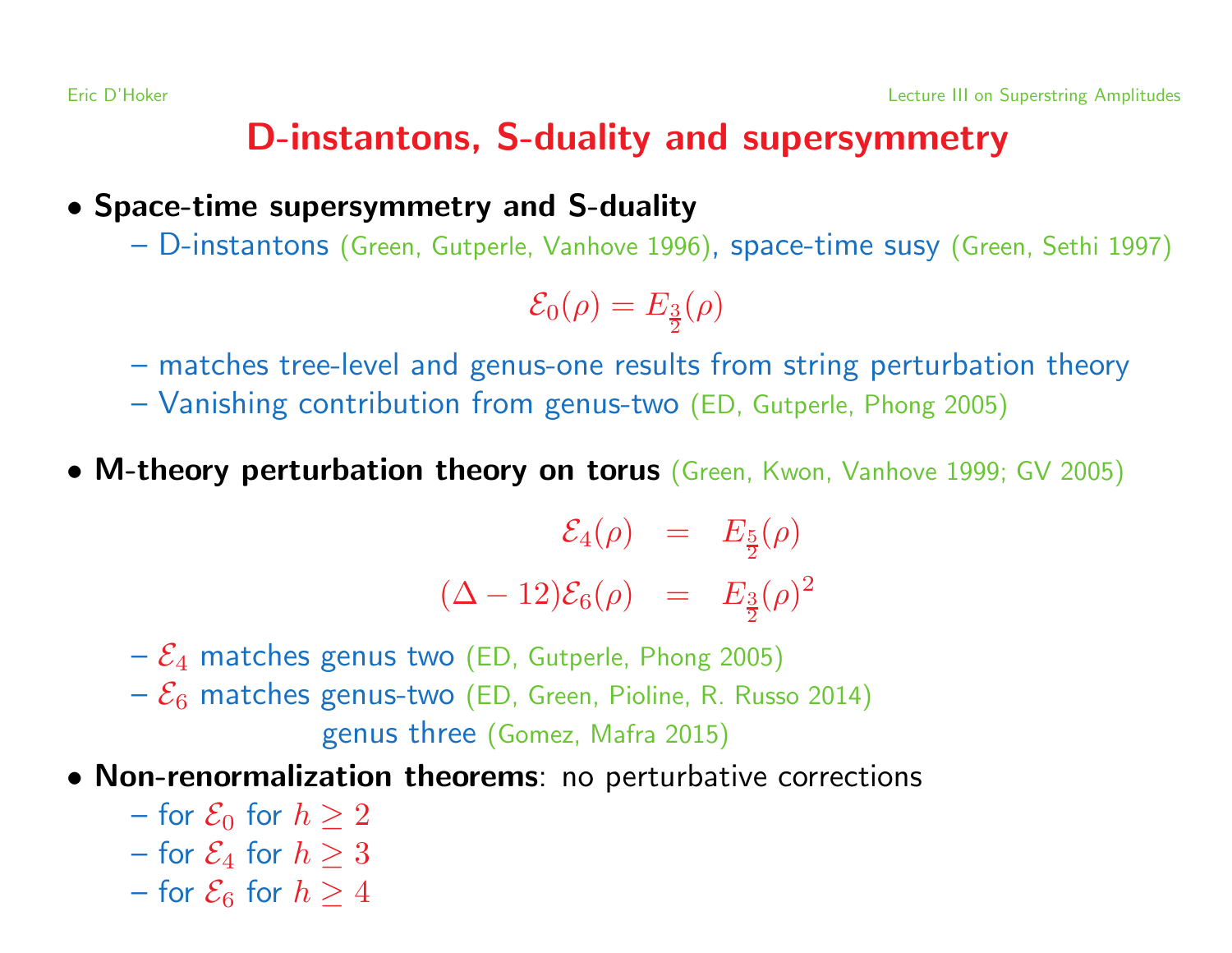### Low energy expansion at genus one

• Recall genus-one Type II four-graviton amplitude  $(\mathcal{M}_1 = \mathcal{H}_1/SL(2,\mathbb{Z}))$ 

$$
\mathcal{A}^{(1)}(\varepsilon_i, \tilde{\varepsilon}_i, k_i) = \mathcal{R}^4 \int_{\mathcal{M}_1} \frac{d^2 \tau}{(\text{Im}\,\tau)^2} \mathcal{B}^{(1)}(s_{ij}|\tau)
$$

• Expand the partial amplitude  $\mathcal{B}^{(1)}$  for  $|s_{ij}| \ll 1$  for fixed  $\tau$ 

$$
\mathcal{B}^{(1)}(s_{ij}|\tau) = \int_{\Sigma^4} \prod_{i=1}^4 \frac{d^2 z_i}{\text{Im}\,\tau} \exp\left(\sum_{i < j} s_{ij} \, G(z_i - z_j|\tau)\right)
$$

- Scalar Green function  $G(z|\tau)$  given by "Kronecker-Eisenstein" Fourier sum

$$
G(z|\tau) = \sum_{m,n \in \mathbb{Z}}' \frac{\tau_2}{\pi} \frac{e^{2\pi i(m\beta - n\alpha)}}{|m + \tau n|^2} \qquad z = \alpha + \tau \beta, \ \alpha, \beta \in \mathbb{R}
$$

– For fixed  $\tau$  the Taylor expansion of  $\mathcal{B}^{(1)}$  in  $s_{ij}$  converges for  $|s_{ij}| < 1$ 

**• Graphical expansion of**  $\mathcal{B}^{(1)}(s_{ij}|\tau) \Longrightarrow$  **Modular Graph Functions of**  $\tau$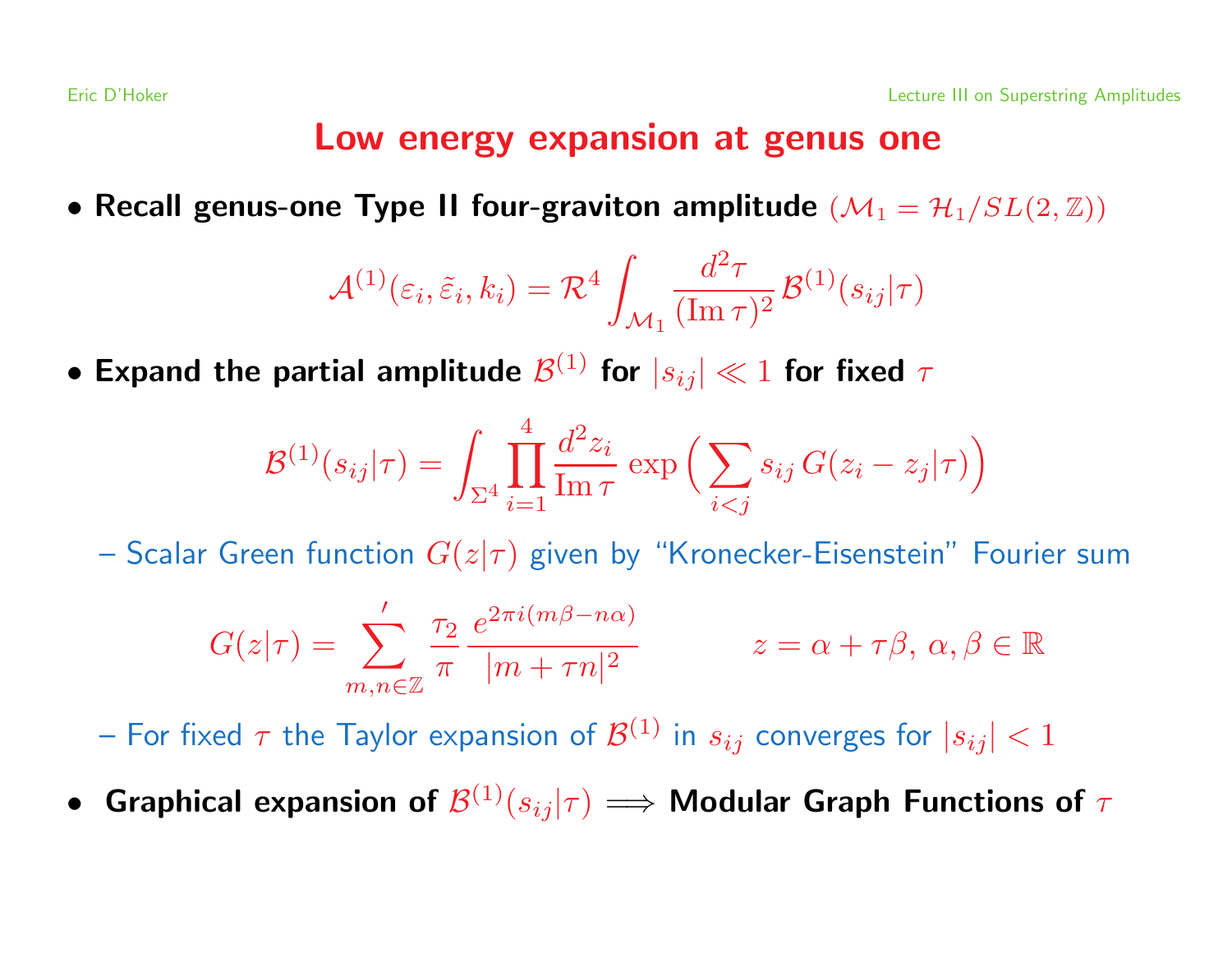## Modular graph functions

• Graph in the expansion of  $D^{2w}\mathcal{R}^4 \Longrightarrow$  Modular Function

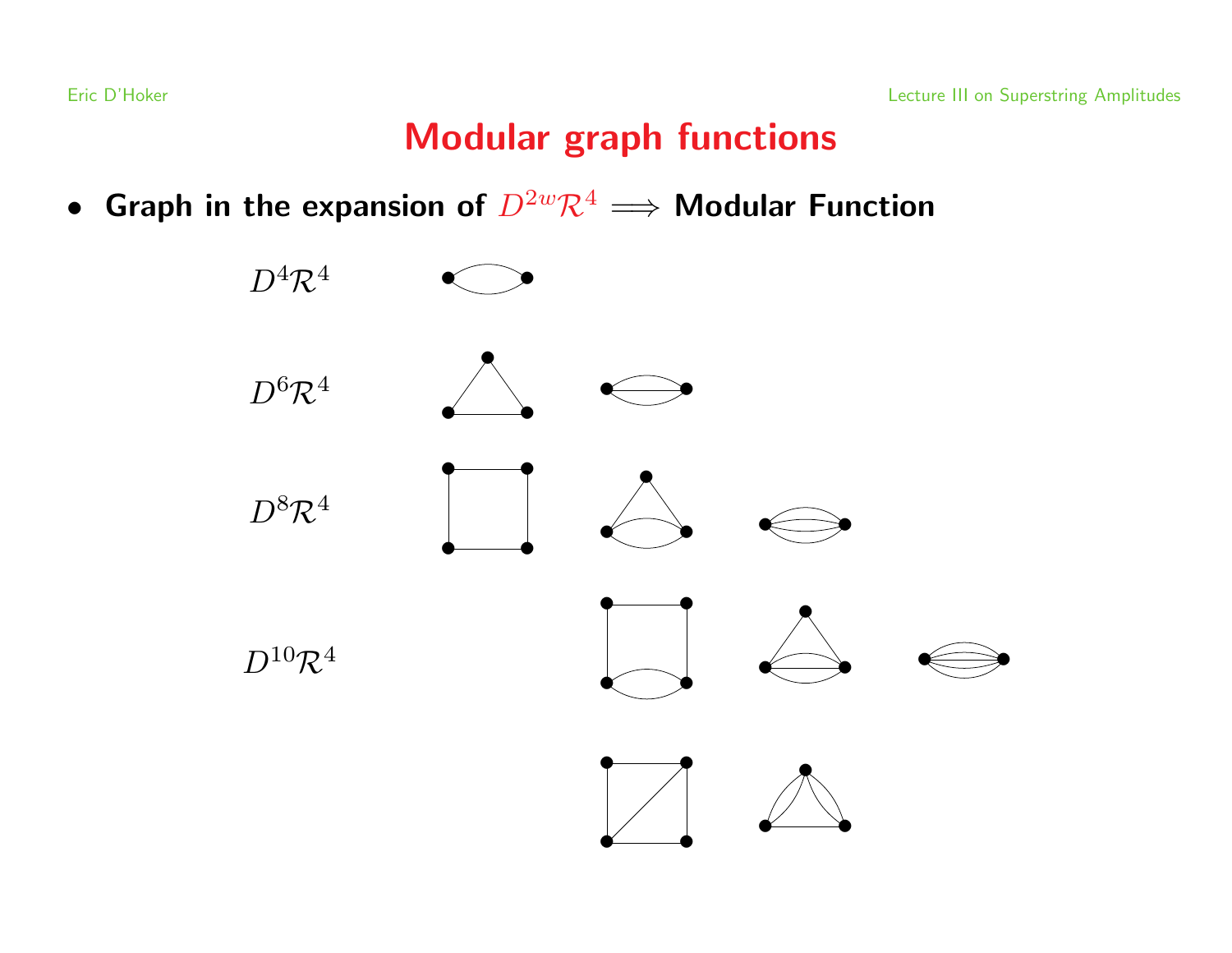## Modular graph functions

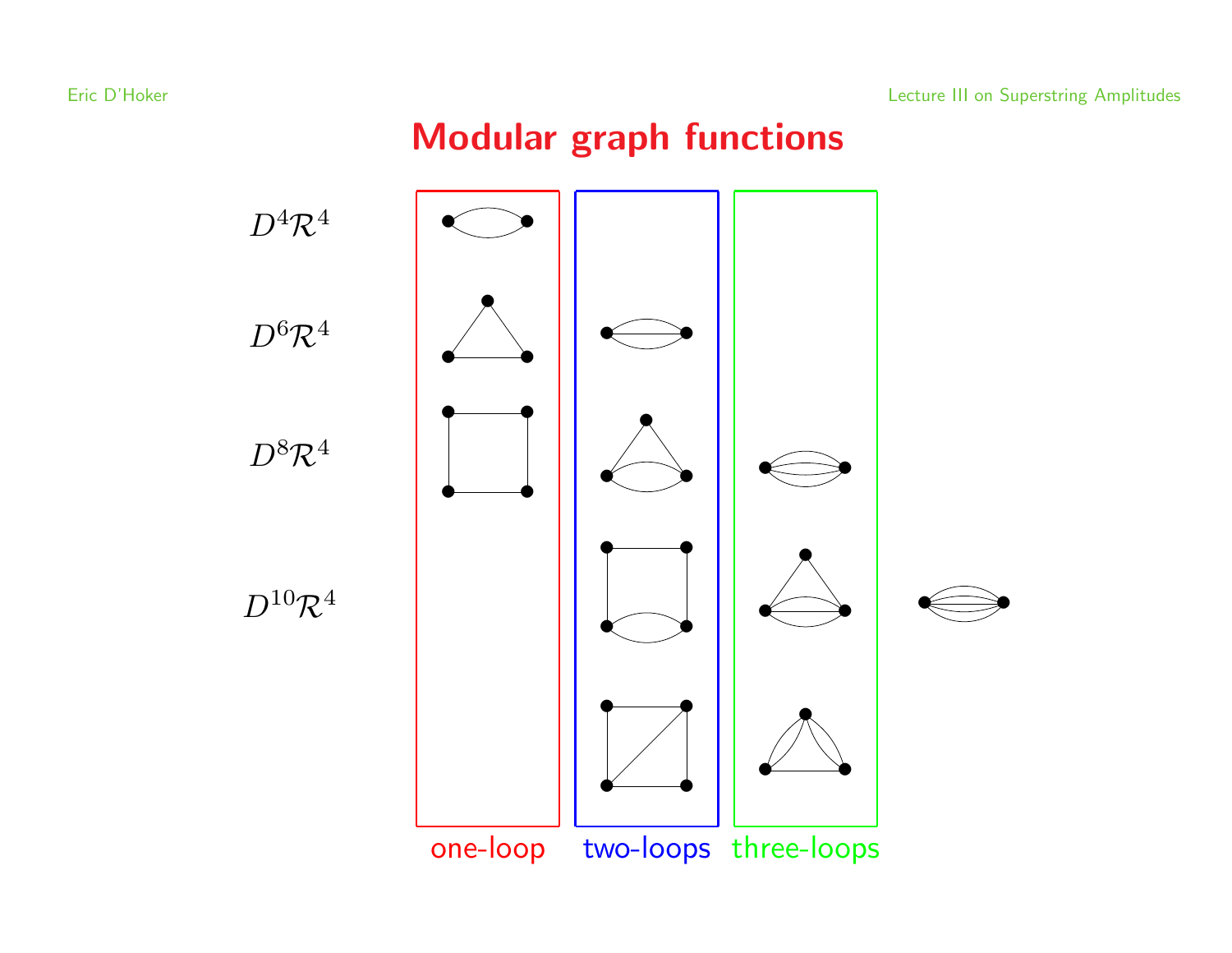## One-loop : Eisenstein series

• One-loop worldsheet Feynman diagram with  $k$  bivalent vertices

$$
\prod_{i=1}^{k} \int_{\Sigma} \frac{d^2 z_i}{\tau_2} G(z_i - z_{i+1}|\tau) = \sum_{m,n \in \mathbb{Z}}' \frac{\tau_2^k}{\pi^k |m + n\tau|^{2s}} = E_k(\tau)
$$

– Our old friend: non-holomorphic Eisenstein series for integer index  $k$ 

- Recall properties of  $E_s(\tau)$ 
	- absolutely convergent for  $\text{Re}(s) > 1$ ; analytically continue to  $s \in \mathbb{C}$
	- reflection relation  $\Gamma(s)E_s(\tau) = \Gamma(1-s)E_{1-s}(\tau)$
	- satisfies a Laplace-eigenvalue equation on  $\mathcal{H}_1$

$$
(\Delta - s(s-1))E_s(\tau) = 0 \qquad \Delta = 4\tau_2^2 \partial_\tau \partial_{\bar{\tau}}
$$

– modular invariant  $E_s(\frac{a\tau+b}{c\tau+d}) = E_s(\tau)$  under  $\begin{pmatrix} a & b \ c & d \end{pmatrix} \in SL(2,\mathbb{Z})$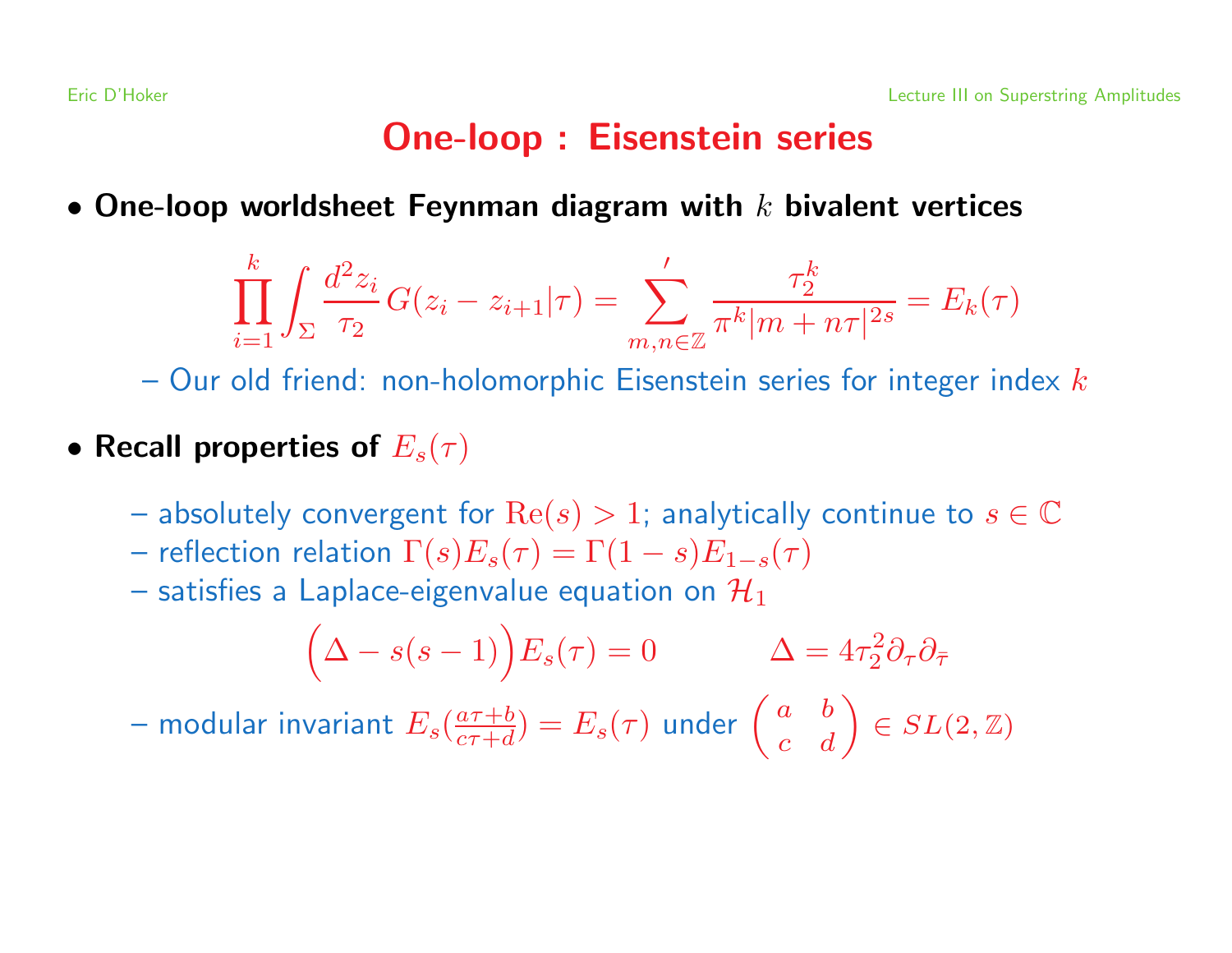## Two-loops : modular graph functions

• Feynman diagrams evaluate to the modular functions

$$
C_{a_1, a_2, a_3}(\tau) = \sum_{\substack{m_r, n_r \in \mathbb{Z}, \\ r=1, 2, 3}}' \delta\left(\sum_{r=1}^3 m_r\right) \left(\sum_{r=1}^3 n_r\right) \prod_{r=1}^3 \left(\frac{\tau_2}{\pi |m_r + n_r \tau|^2}\right)^{a_r}
$$

– contribute to  $D^{2w}\mathcal{R}^4$  with the *weight* given by  $w = a_1 + a_2 + a_3$ 

– satisfy (inhomogeneous) Laplace-eigenvalue equations

$$
w = 3 \t C_{1,1,1} = \bigodot \t (\Delta - 0)C_{1,1,1} = 6E_3
$$
  
\n
$$
w = 4 \t C_{2,1,1} = \bigodot \t (\Delta - 2)C_{2,1,1} = 9E_4 - E_2^2
$$
  
\n
$$
w = 5 \t C_{3,1,1} = \bigodot \t (\Delta - 6)C_{3,1,1} = 3C_{2,2,1} + 16E_5 - 4E_2E_3
$$
  
\n
$$
w = 5 \t C_{2,2,1} = \bigodot \t (\Delta - 0)C_{2,2,1} = 8E_5
$$

– Note that eigenvalues are of the form  $s(s - 1)$  for  $s = 1, 2, 3;$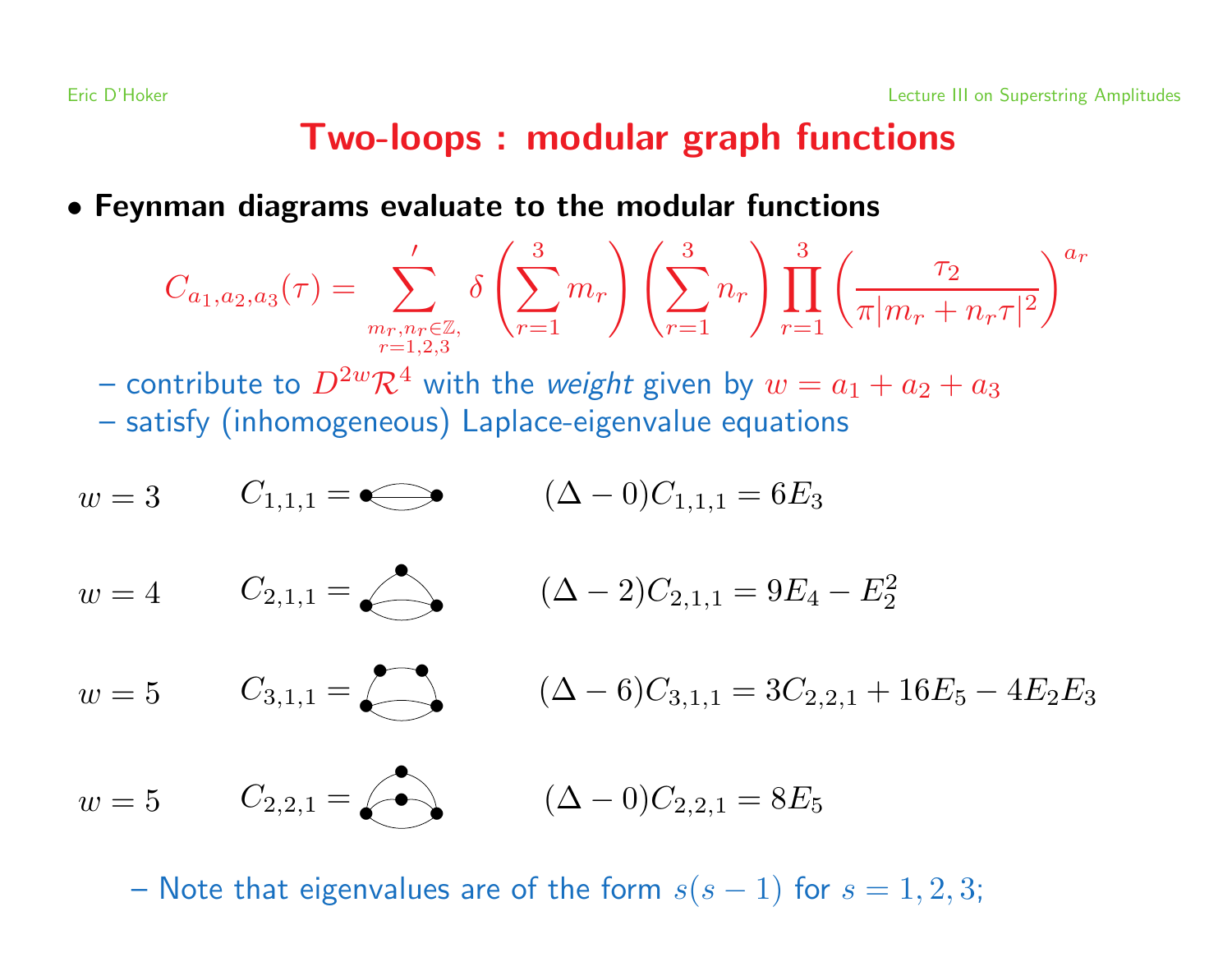### Structure Theorem

•  $C_{a,b,c}(\tau)$  are linear combinations of  $\mathfrak{C}_{w;s;\mathfrak{p}}(\tau)$  satisfying (ED, Green, Vanhove 2015)

$$
(\Delta - s(s-1))\mathfrak{C}_{w;s;\mathfrak{p}} = \mathfrak{F}_{w;s;\mathfrak{p}}(E_{s'})
$$

 $-\mathfrak{C}_{w;s;\mathfrak{p}}$  and  $\mathfrak{F}_{w;s;\mathfrak{p}}$  of weight  $w = a + b + c$  (with  $E_{s'}$  assigned weight s');  $-\mathfrak{F}_{w; s; \mathfrak{p}}$  is a polynomial of total degree 2 in  $E_{s'}$  with  $2 \leq s' \leq w;$ 

$$
s = w - 2\mathfrak{m} \qquad \qquad \mathfrak{m} = 1, \cdots, \left[\frac{w - 1}{2}\right] \qquad \qquad \mathfrak{p} = 0, \cdots, \left[\frac{s - 1}{3}\right]
$$

• Examples at low weight

| $w=3$ | $s=1$         | $0^{(1)}$                                |
|-------|---------------|------------------------------------------|
| $w=4$ | $s=2$         | $2^{(1)}$                                |
| $w=5$ | $s=1,3$       | $0^{(1)} \oplus 6^{(1)}$                 |
| $w=6$ | $s = 2, 4$    | $2^{(1)} \oplus 12^{(2)}$                |
| $w=7$ | $s = 1, 3, 5$ | $0^{(1)} \oplus 6^{(1)} \oplus 20^{(2)}$ |

- System of differential relations to all loop orders (ED, Green, Kaidi, Vanhove 2016)
- Modular generalizations of polylogarithms & multiple zeta values

(ED, Green, Vanhove 2015; Francis Brown 2017)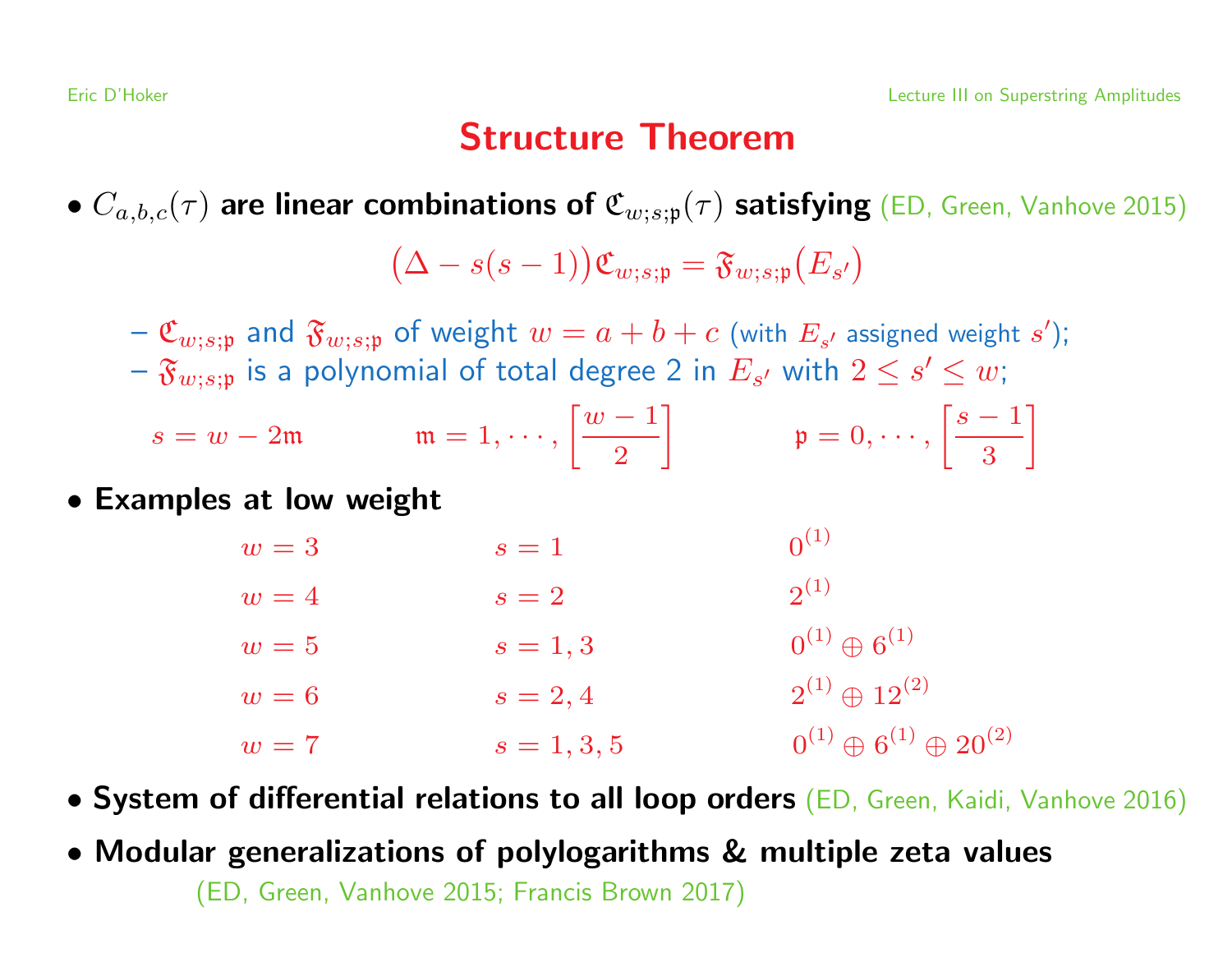## Type IIB effective interactions at genus-two

• Recall Type II four-graviton amplitude at genus 2,

$$
\mathcal{A}^{(2)}(\varepsilon_i, k_i) = \mathcal{R}^4 \int_{\mathcal{M}_2} d\mu_2 \mathcal{B}^{(2)}(s_{ij}|\Omega)
$$

$$
\mathcal{B}^{(2)}(s_{ij}|\Omega) = \int_{\Sigma^4} \mathcal{Y} \wedge \bar{\mathcal{Y}} \exp \sum_{i < j} s_{ij} G(z_i, z_j)
$$

 $\Delta(y - \mathcal{Y}) = (s - t)\Delta(z_1, z_3) \wedge \Delta(z_4, z_2) + 2$  permutations;  $-\Delta(z_i, z_i)$  is a holomorphic form independent of  $s, t, u$ .

- Contributions to local effective interactions,
	- $-\mathcal{R}^4$  : zero, since  $\mathcal Y$  vanishes for  $s=t=u=0;$
	- $D^4 \mathcal{R}^4$  : non-zero,  $\mathcal{B}^{(2)}$  constant on  $\mathcal{M}_2$ ;
	- $-D^6\mathcal{R}^4$  : non-zero, one power of G brought down in integral over  $\Sigma^4$ ;

$$
\mathcal{B}^{(2)}(s_{ij}|\Omega) = 32(s^2 + t^2 + u^2) + 192 \, stu \, \varphi(\Omega) + \mathcal{O}(s^4, \cdots)
$$

 $-\varphi(\Omega)$  coincides with the Kawazumi-Zhang invariant.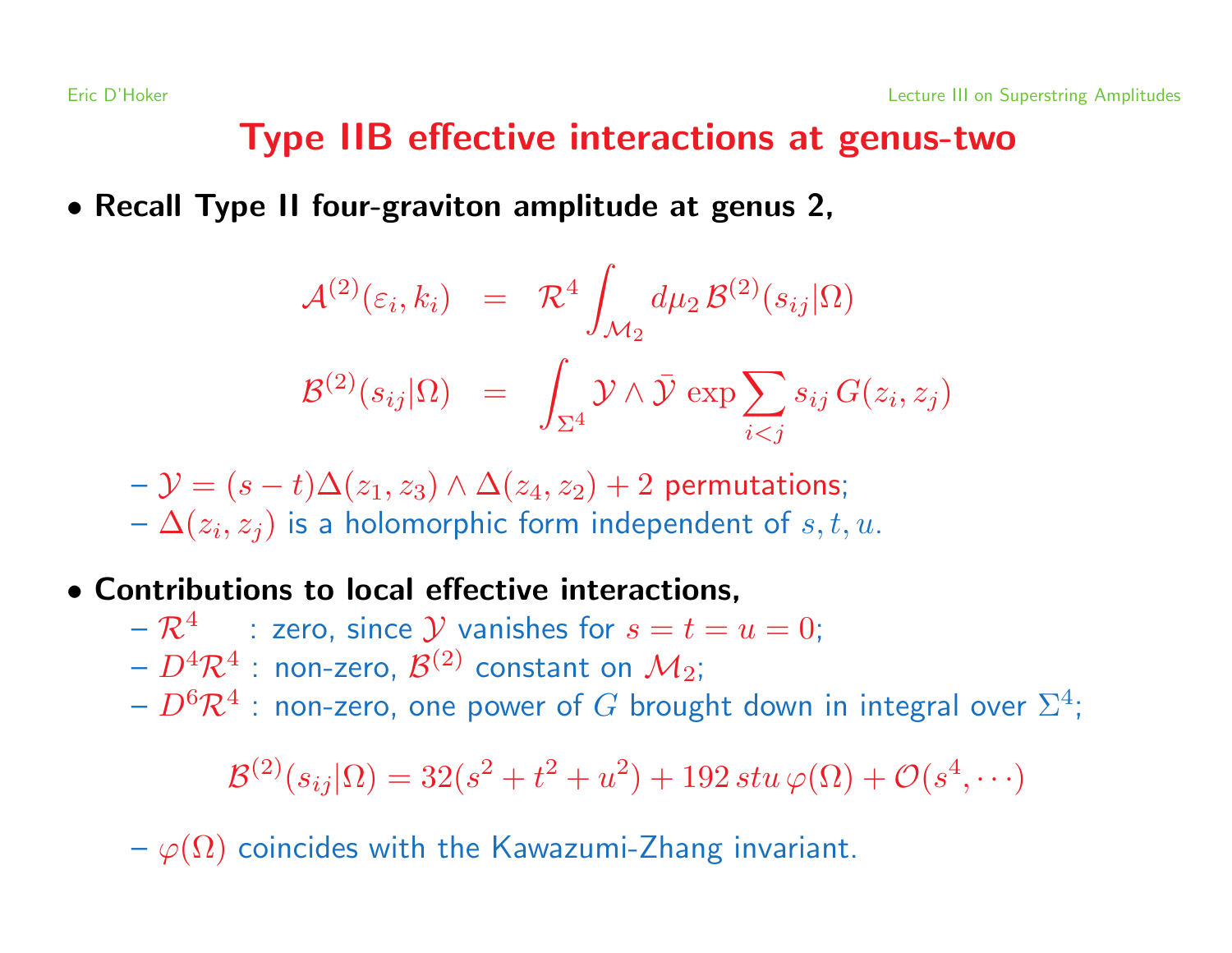## The Zhang-Kawazumi invariant for genus-two

#### • The ZK-invariant is given as follows

$$
8\varphi(\Omega) = \sum_{I,J,K,L} \left( Y_{IJ}^{-1} Y_{KL}^{-1} - 2Y_{IL}^{-1} Y_{JK}^{-1} \right) \int_{\Sigma^2} G(x,y) \omega_I(x) \overline{\omega_J(x)} \omega_K(y) \overline{\omega_L(y)}
$$

– equivalent to definition via Arakelov geometry (Zhang 2007, Kawazumi 2008)

• Coefficient of genus-two  $D^6 \mathcal{R}^4$  interaction involves  $\int_{\mathcal{M}_2} d\mu_2 \, \varphi(\Omega)$ 

– Direct evaluation appeared completely out of reach ... until ...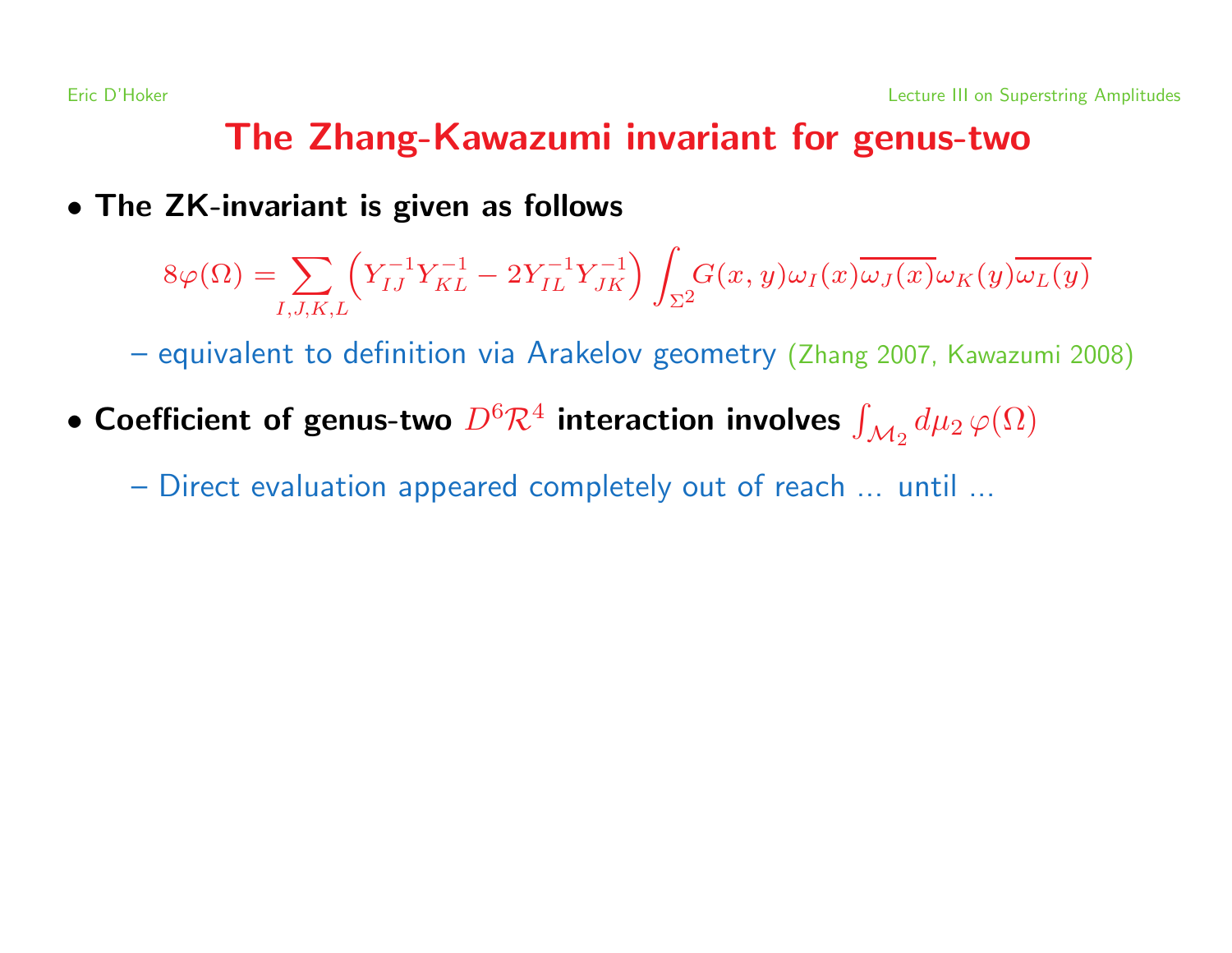## The Zhang-Kawazumi invariant for genus-two

#### • The ZK-invariant is given as follows

$$
8\varphi(\Omega) = \sum_{I,J,K,L} \left( Y_{IJ}^{-1} Y_{KL}^{-1} - 2Y_{IL}^{-1} Y_{JK}^{-1} \right) \int_{\Sigma^2} G(x,y) \omega_I(x) \overline{\omega_J(x)} \omega_K(y) \overline{\omega_L(y)}
$$

– equivalent to definition via Arakelov geometry (Zhang 2007, Kawazumi 2008)

• Coefficient of genus-two  $D^6 \mathcal{R}^4$  interaction involves  $\int_{\mathcal{M}_2} d\mu_2 \, \varphi(\Omega)$ 

– Direct evaluation appeared completely out of reach ... until ...

**• Theorem** (ED, Green, Pioline, R. Russo 2014)

$$
(\Delta - 5)\varphi = -2\pi \delta_{SN}
$$

- $-\Delta$  is the Laplace-Beltrami operator on  $\mathcal{M}_2$  with Siegel metric  $ds_2^2$ ;
- $-\delta_{SN}$  has support on separating node (into two genus-one surfaces)
- The integral over  $\mathcal{M}_2$  reduces to an integral over  $\partial \mathcal{M}_2$

$$
\int_{\mathcal{M}_2} d\mu_2 \,\varphi = \frac{1}{5} \int_{\mathcal{M}_2} d\mu_2 \left( \Delta \varphi + 2\pi \delta_{SN} \right) = \frac{2\pi^3}{45}
$$

– Exact agreement with predictions from S-duality and supersymmetry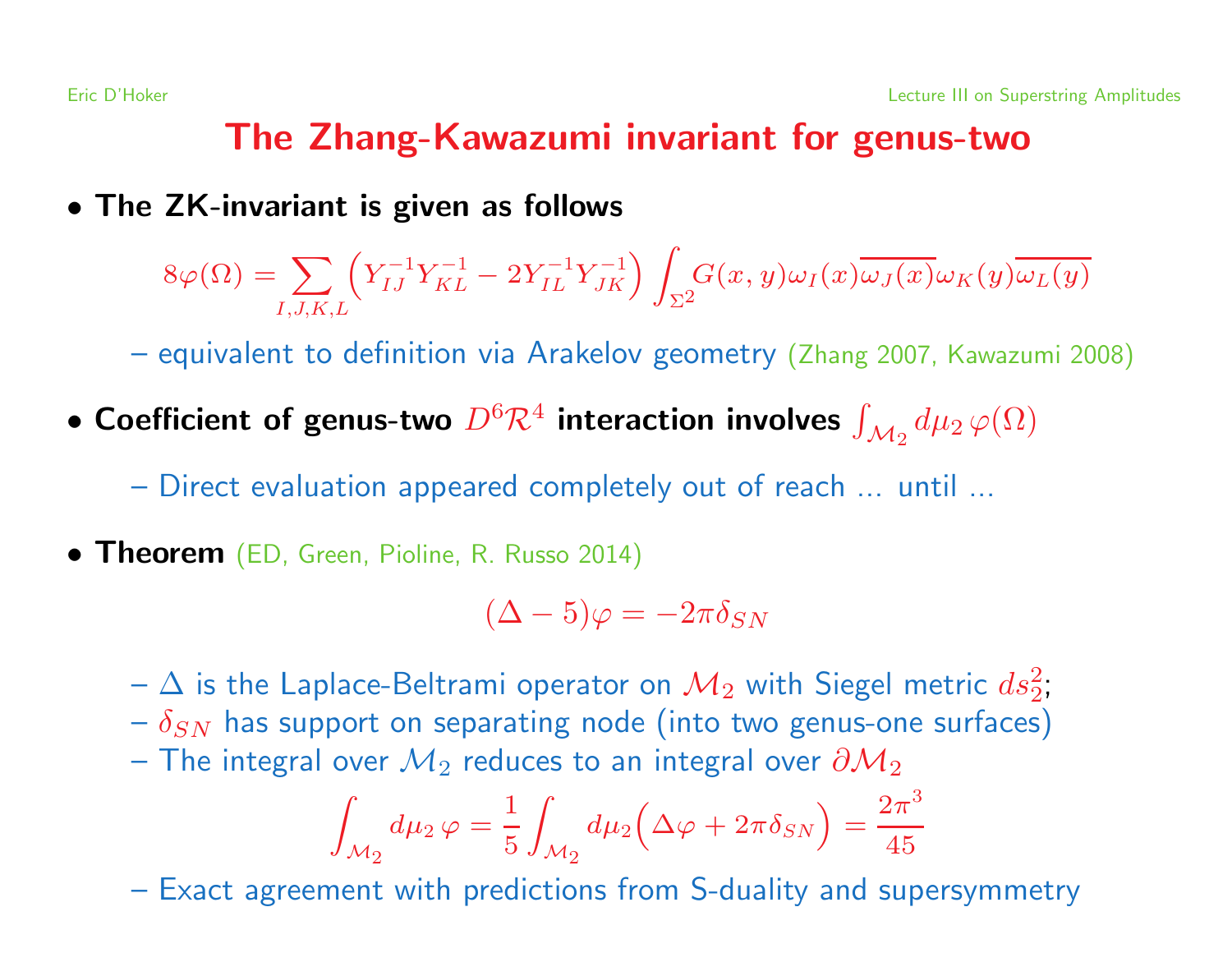## Non-analytic contributions at low energy

- Non-analytic parts of the amplitudes at low energy
	- arise from boundary of moduli space contribution to the integral over  $\beta$
	- dominant contribution at low energy is from supergravity
	- plus string corrections
- $\bullet$  Look at two-particle unitarity cut in the s-channel



 $i\, \mathrm{Disc}_s \mathcal{A}_{\varepsilon_1, \varepsilon_2, \varepsilon_3, \varepsilon_4}(p_1, p_2, p_3, p_4) =$ 

 $\int\!\!\frac{d^{10}k}{(2\pi)^{10}}\delta(k^2)\delta((q-k)^2)\mathcal{A}_{\varepsilon_1,\varepsilon_2,\varepsilon_r,\varepsilon_s}(p_1,p_2,-k,k-q)\mathcal{A}_{\varepsilon_r,\varepsilon_s,\varepsilon_3,\varepsilon_4}(k,q-k,p_3,p_4)$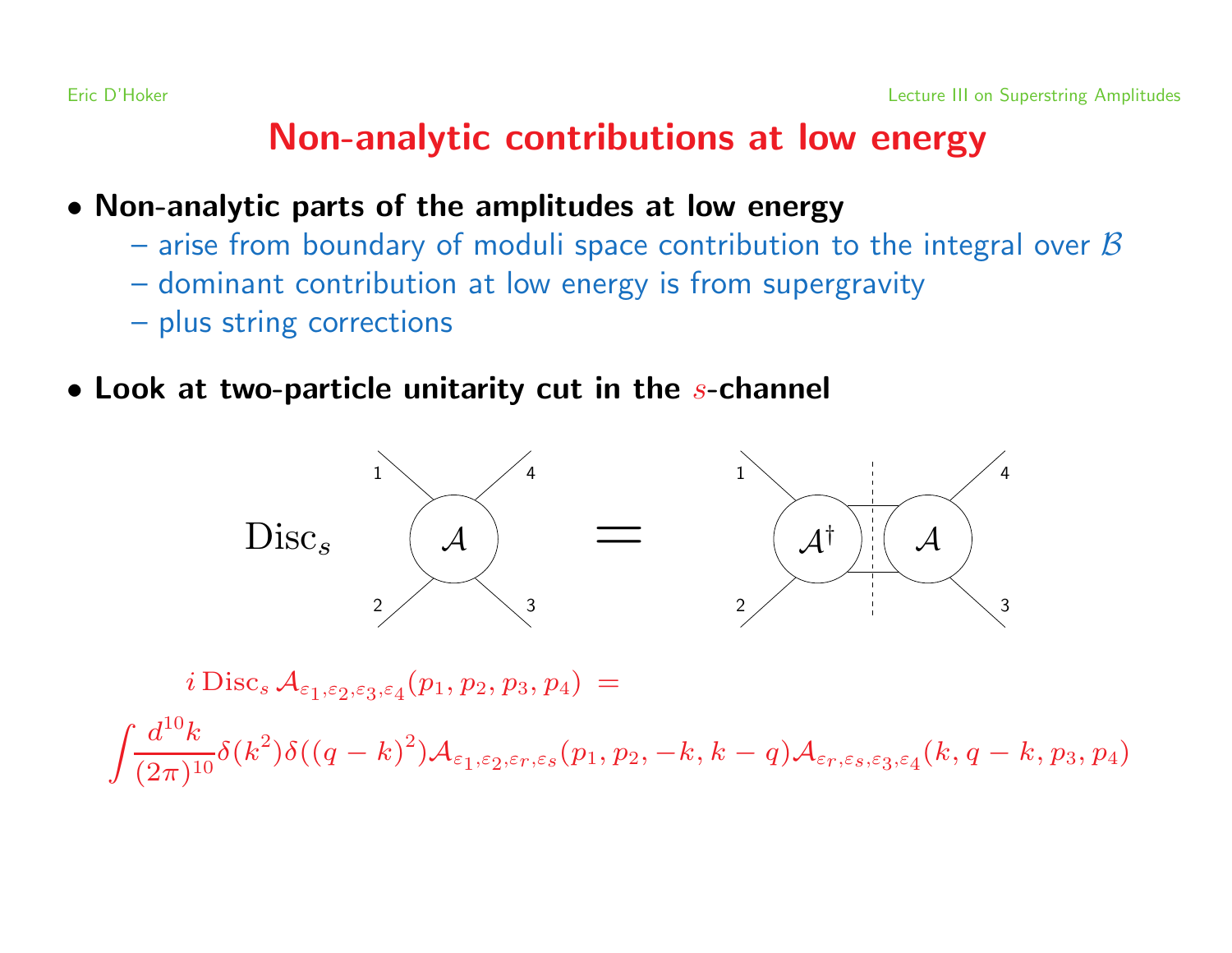## Non-analytic part of the genus-one amplitude

#### • Obtain the genus-one discontinuity from tree-level

– Use the fact that the kinematic factor is the same at all genera  $h$ 

$$
\mathcal{A}^{(h)}_{\varepsilon_1,\varepsilon_2,\varepsilon_3,\varepsilon_4}(p_1,p_2,p_3,p_4)=\mathcal{R}^4_{\varepsilon_1,\varepsilon_2,\varepsilon_3,\varepsilon_4}(p_1,p_2,p_3,p_4)\mathcal{A}^{(h)}_{\mathrm{red}}(s,t,u)
$$

– and satisfies the recursive formula (Bern, Dixon, Dunbar, Perelstein, Rozowsky 1998)

$$
\sum_{\varepsilon_r,\varepsilon_S} {\mathcal R}^4_{\varepsilon_1,\varepsilon_2,\varepsilon_r,\varepsilon_S}(p_1,p_2,-k,k\!-\!q) {\mathcal R}^4_{\varepsilon_r,\varepsilon_S,\varepsilon_3,\varepsilon_4}(k,q\!-\!k,p_3,p_4) = s^4\, {\mathcal R}^4_{\varepsilon_1,\varepsilon_2,\varepsilon_3,\varepsilon_4}(p_1,p_2,p_3,p_4)
$$

– to obtain an effective discontinuity formula

$$
i \operatorname{Disc}_s \mathcal{A}_{\text{red}}^{(1)}(s, t, u) = \int \frac{d^{10}k}{(2\pi)^{10}} \delta(k^2) \delta((q-k)^2) \mathcal{A}_{\text{red}}^{(0)}(s, t', u') \mathcal{A}_{\text{red}}^{(0)}(s, t'', u'')
$$
  
\n
$$
\text{where} \quad t' = -(p_1 - k)^2, \ u' = -(p_2 - k)^4, \ t'' = -(p_4 - k)^2, \ u'' = -(p_3 - k)^2
$$
  
\n
$$
\mathcal{A}_{\text{red}}^{(0)}(s, t, u) = \frac{1}{stu} + 2\zeta(3) + \zeta(5)(s^2 + t^2 + u^2) + \cdots
$$

• Substitution into  $s$ -channel unitarity relation gives (by power-counting)

$$
Disc_s \mathcal{A}_{red}^{(1)}(s, t, u) = \#s + \# \zeta(3) s^4 + \# \zeta(5) s^6 + \cdots
$$
  

$$
\mathcal{A}_{red}^{(1)}(s, t, u) = \#s \ln(-s) + \# \zeta(3) s^4 \ln(-s) + \# \zeta(5) s^6 \ln(-s) + \cdots
$$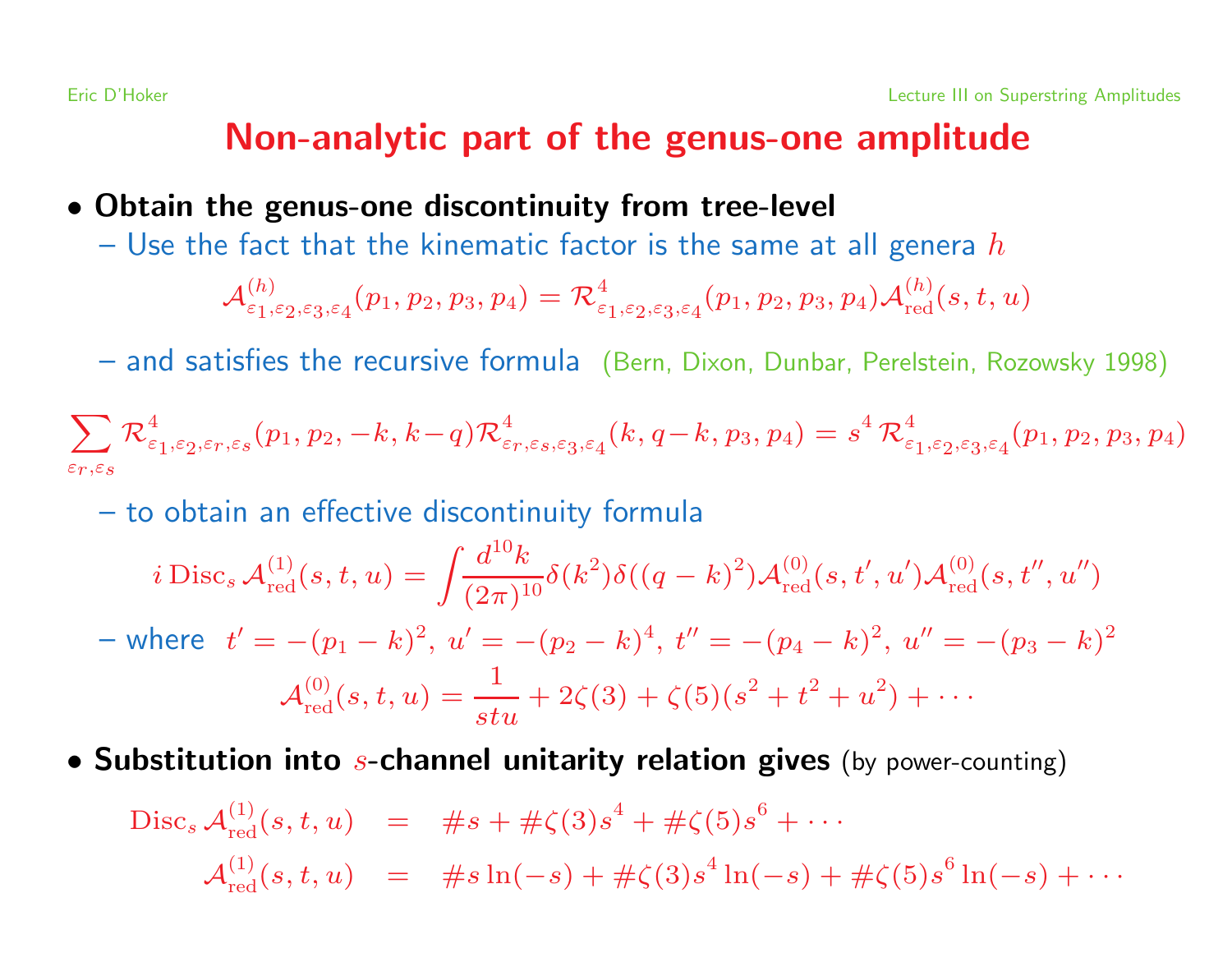## Absence of non-analytic contributions

- Discontinuity relation gives non-analytic contributions
	- At genus-one use previously obtained result
	- $\mathcal{A}_{\text{rod}}^{(1)}(s, t, u) = \#s \ln(-s) + \# \zeta(3) s^4 \ln(-s) + \# \zeta(5) s^6 \ln(-s) + \cdots$
	- Effective interaction  $D^2 \mathcal{R}^4$  vanishes by  $s + t + u = 0$
	- Genus-one  $\mathcal{R}^4$ ,  $D^4\mathcal{R}^4$ ,  $D^6\mathcal{R}^4$ ,  $D^{10}\mathcal{R}^4$  effective interactions are completely determined by the analytic part of the amplitude
	- Local effective interaction  $D^8 \mathcal{R}^4$  can be fixed only after non-analytic part has been properly normalized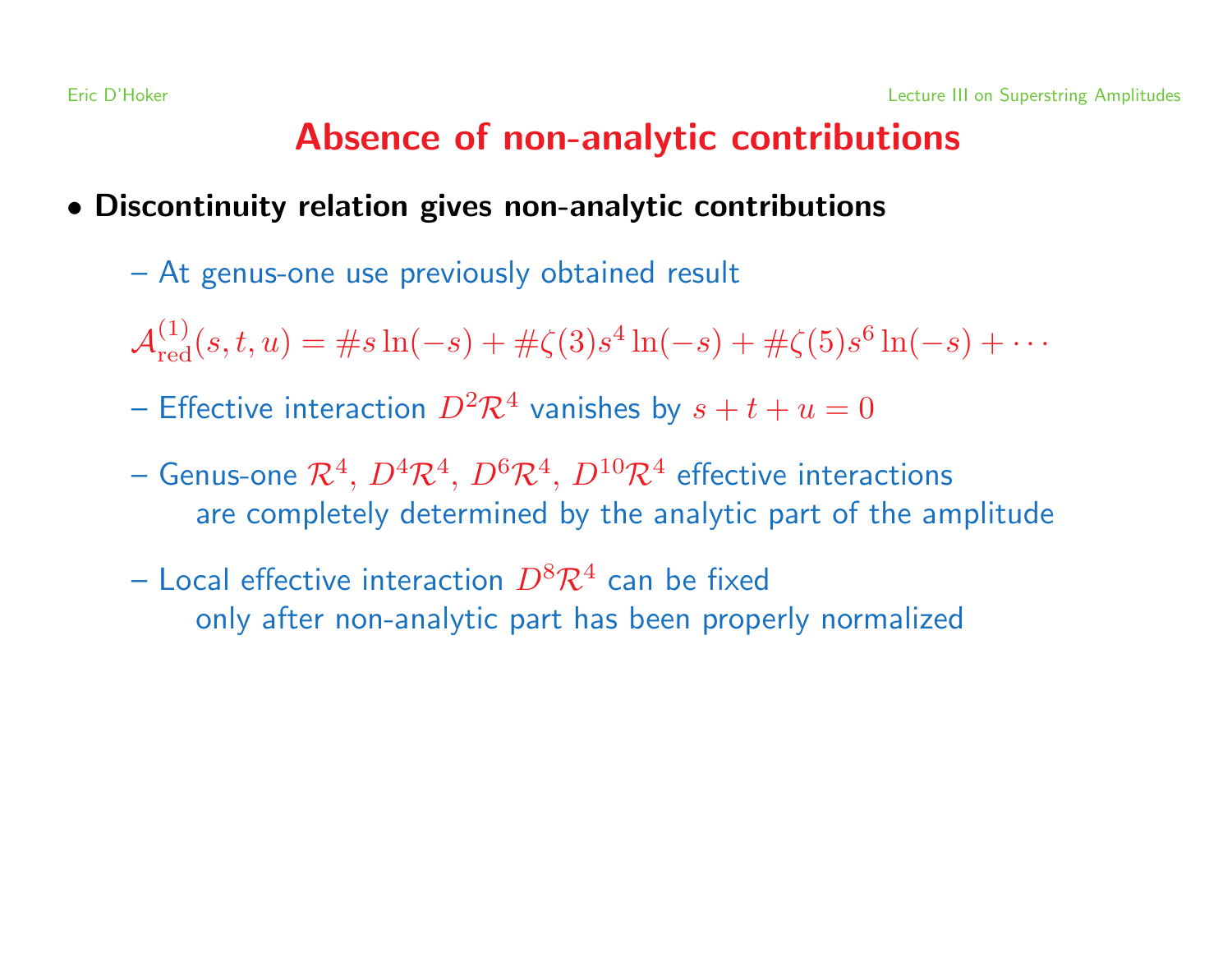## Non-analytic plus analytic parts from genus-one amplitude

- Derivation of full genus-one  $D^8 \mathcal{R}^4$  from string theory amplitude
	- non-analytic part arises from  $\tau \rightarrow i\infty$ : partition moduli space
		- $M_1 = M_{1L} \cup M_{1R}$   $M_{1L} = \{ \tau \in \mathcal{M}_1, \, \text{Im}(\tau) < L \}$  $\mathcal{M}_{1R} = \{ \tau \in \mathcal{M}_1, \, \text{Im}(\tau) > L \}$
	- Full amplitude is a sum  $\mathcal{A}^{(1)} = \mathcal{A}_L^{(1)} + \mathcal{A}_R^{(1)}$

$$
\mathcal{A}_{L,R}^{(1)}(\varepsilon_i, \tilde{\varepsilon}_i, k_i) = \mathcal{R}^4 \int_{\mathcal{M}_{1L,R}} \frac{d^2 \tau}{(\text{Im}\,\tau)^2} \mathcal{B}^{(1)}(s_{ij}|\tau)
$$

– Both  $\mathcal{A}_L^{(1)}$ ,  $\mathcal{A}_R^{(1)}$  depend on L, but sum is independent of L  $-\mathcal{A}_L^{(1)}$  is analytic in  $s_{ij}$  but  $\mathcal{A}_R^{(1)}$  exhibits non-analyticity at  $s_{ij} = 0$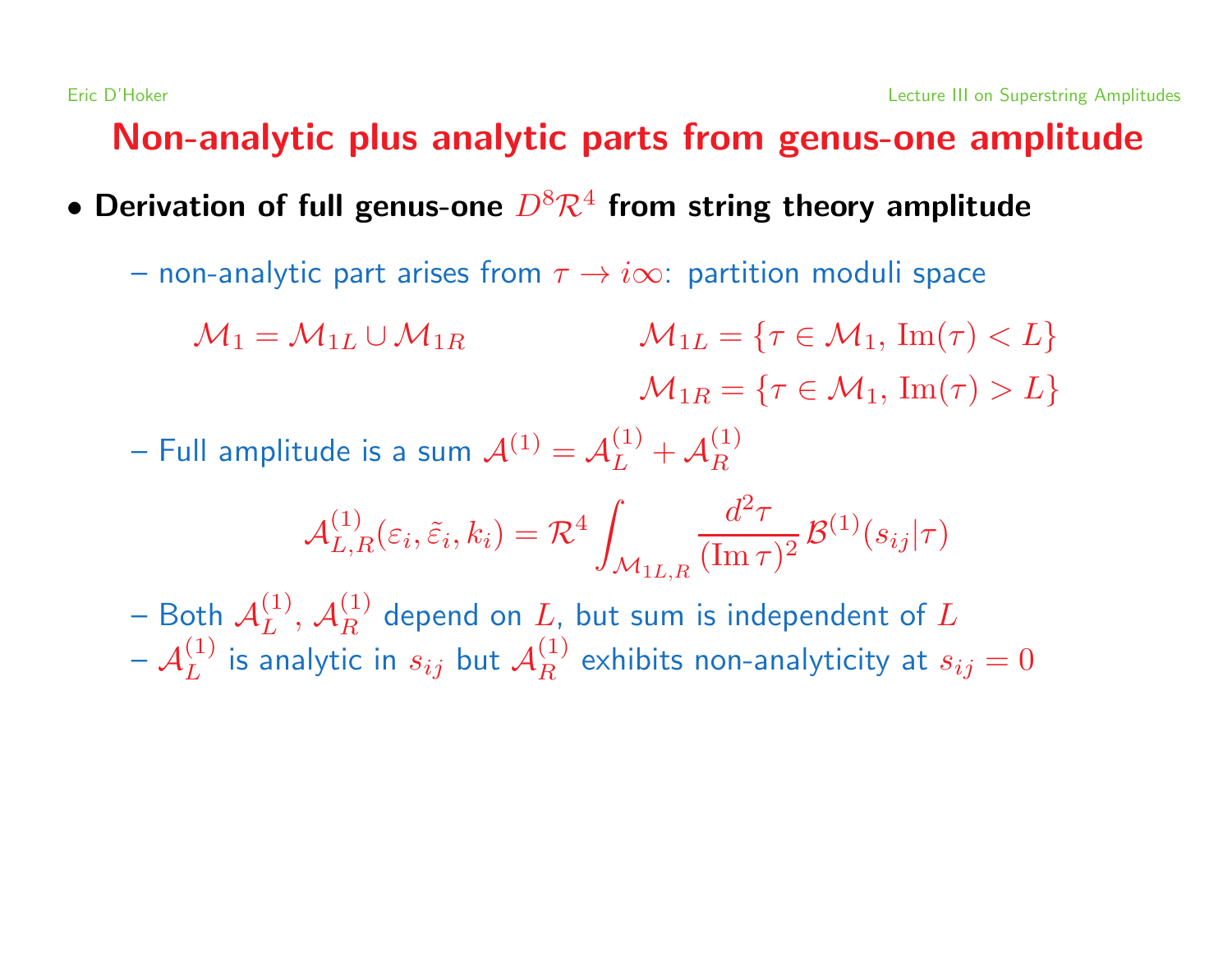## Explicit calculation for  $D^8 \mathcal{R}^4$

• Since  $\mathcal{A}_L^{(1)}$  is analytic in  $s_{ij}$ , evaluate using modular graph functions

$$
\mathcal{A}_L^{(1)} = \frac{2\pi\zeta(3)}{45}\mathcal{R}^4 \left( \ln L - \frac{1}{4} + \ln 2 + \frac{\zeta'(4)}{\zeta(4)} - \frac{\zeta'(3)}{\zeta(3)} \right) + \text{power-behaved in } L
$$

• For  $L \gg 1$ , approximate integrand of  $\mathcal{A}_R^{(1)}$  by supergravity + corrections

$$
\mathcal{A}^{(1)}\Big|_{D^8\mathcal{R}^4} = \frac{4\pi\zeta(3)}{45} \left( \frac{17}{5} - \frac{1}{4} + \ln 2 + \frac{\zeta'(4)}{\zeta(4)} - \frac{\zeta'(3)}{\zeta(3)} \right) \left( s^4 + t^4 + u^4 \right) \mathcal{R}^4
$$

$$
- \frac{4\zeta(3)}{45} \left( s^4 \ln(-2\pi s) + t^4 \ln(-2\pi t) + u^4 \ln(-2\pi u) \right) \mathcal{R}^4
$$

– Note: no ambiguities, no infinities, no renormalization required !

– Transcendentality ... (ED, Green, in progress)

#### • Genus-two story ...

(ED, Green, Pioline 2017, 2018, and in progress)